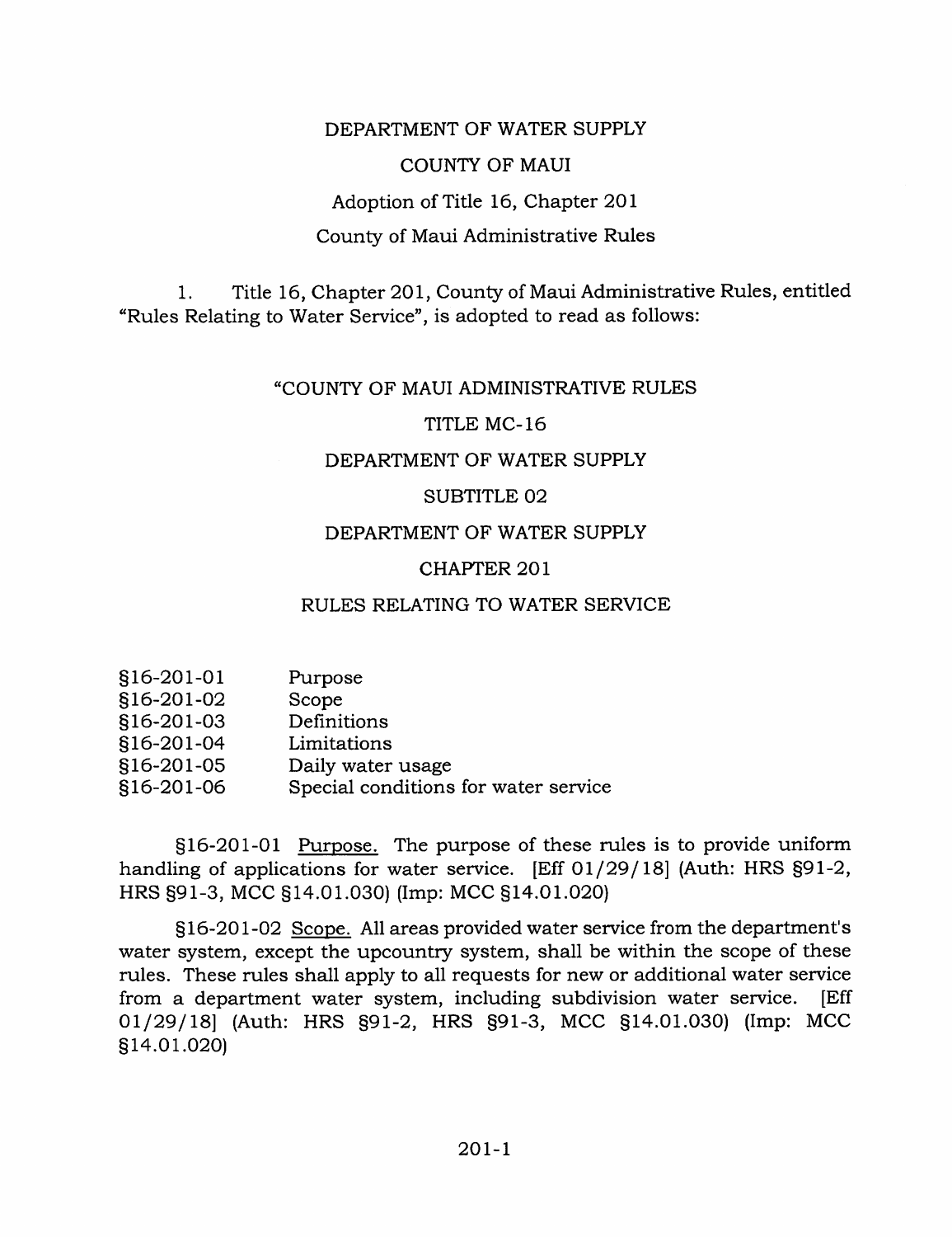§16-201-03 Definitions. For purposes of these rules, unless it is plainly evident from the context that a different meaning is intended, certain words and phrases are defined as follows:

"Applicant" means any person or entity applying for new or additional water service, including subdivision water service.

"Large quantities of water" means:

(a) In a department potable water system where the estimated three year forecast for water usage is within 98 percent to 100 percent of the department's maximum reliable capacity, an applicant's request for water service from the department for new or additional uses is more than 1,200 gallons per day.

(b) In a department potable water system where the estimated three year forecast for water usage is within 93 percent to 97.9 percent of the department's maximum reliable capacity, an applicant's request for water service from the department for new or additional uses is more than 3,000 gallons per day.

(c) In a department potable water system where the estimated three year forecast for water usage is within 88 percent to 92.9 percent of the department's maximum reliable capacity, an applicant's request for water service from the department for new or additional uses is more than 5,400 gallons per day.

(d) In a department potable water system where the estimated three year forecast for water usage is below 88 percent of the department's maximum reliable capacity, an applicant's request for water service from the department for new or additional uses is more than 120,000 gallons per day.

(e) The projected water usage for any new agricultural consumer is more than 10,000 gallons per day.

(f) The projected water usage is for a consumer for agricultural purposes on lands historically served by a non-potable water source or which can be reasonably served by an available alternate non-potable source, including but not limited to constructing a well, connecting to R-1 water, and using ditch, stream, or brackish water. Whether a non-potable source can reasonably serve such lands will be determined by the director in the director's sole discretion.

(g) Exceptions. The following projects shall not be considered projects using large quantities of water, provided that the water system has adequate capacity to meet the project's water needs:

- (1) Residential development projects with 100 percent affordable housing units, as defined in section 2.86.140, Maui County Code, which are located within the service area of the department's central or west Maui water system.
- (2) Residential workforce housing units developed by a qualified housing provider pursuant to chapter 2.96, Maui County Code, which are located within the service area of the department's central or west Maui water system.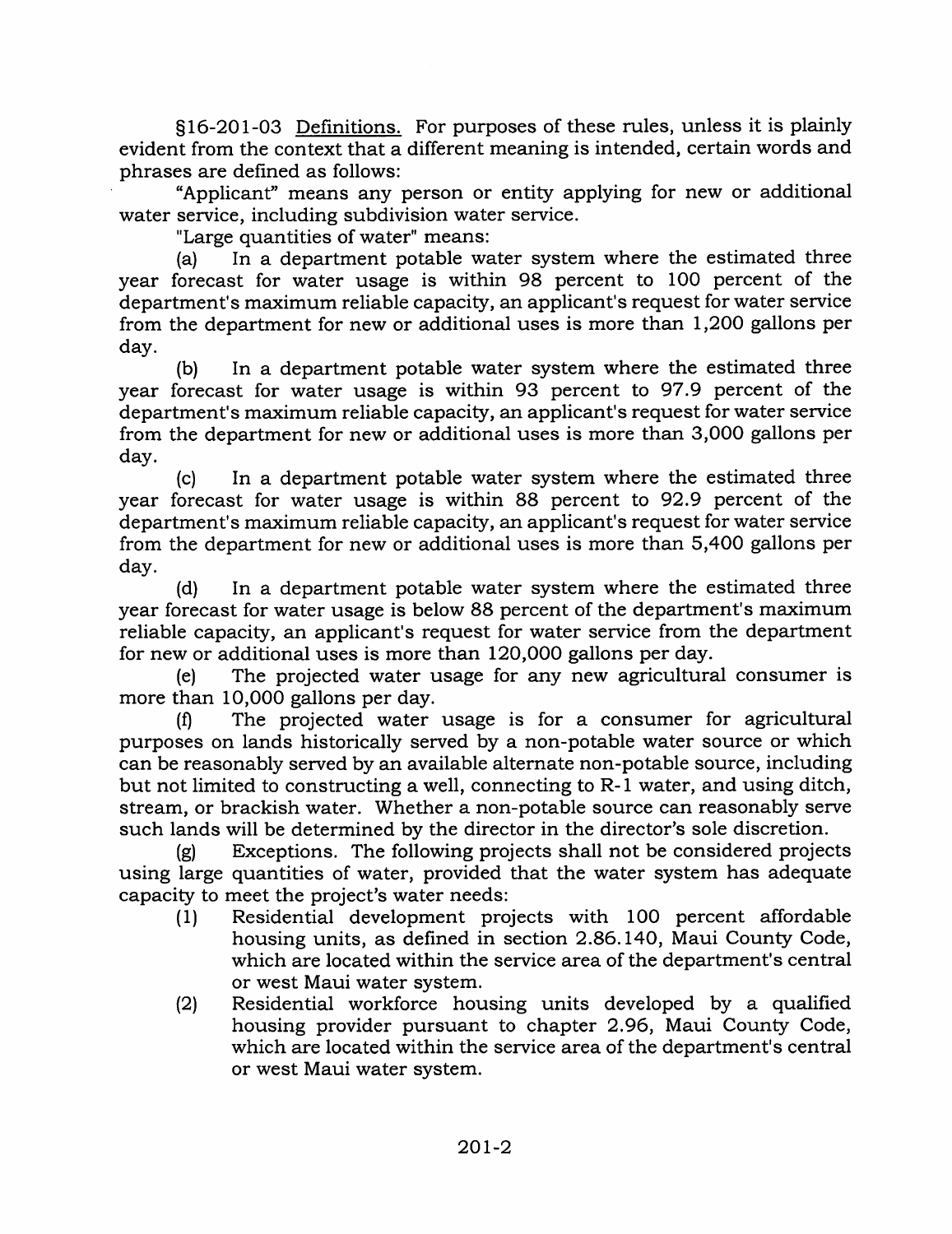(3) County, state, or federal public facility projects, as defined in section 19.04.040, Maui County Code, which are located within the service area of the department's central or west Maui water system.

"Maximum reliable capacity" means the volume of water that the department determines can be reliably produced on an ongoing basis in any given department water system. Such value shall be based on engineering principles and shall take into account various uncertainties, including but not limited to, mechanical failures, human error, and weather events. Transmission and storage infrastructure are not evaluated for this determination.

"Project" means any development, including subdivisions, individual building permit activities, new water meter requests, or water meter upgrade requests.

"Special conditions" means the development and dedication to the department of water source, transmission and/or distribution pipelines, and/or storage infrastructure capable of supporting 100 percent of a project's water needs. An applicant shadl be responsible to construct and install any such infrastructure improvements in accordance with the department's Water System Standards (2002), as amended, before any water meter is installed. [Eff 01/29/18] (Auth: HRS §91-2, MRS §91-3, MCC §14.01.030) (Imp: MCC §14.04.010)

# §16-201-04 Limitations.

(a) A parcel created as a result of a subdivision that received or reserved the maximum amount of water currently allowable, under these rules, in accordance with the department's current three-year forecast and percentage of maximum reliable capacity, shall not qualify for new or additional water service for a period of three years from the date of final subdivision approval for the first subdivision created within said three year period.

(b) A parcel created as a result of a subdivision that did not receive or reserve the maximum amount of water currently allowable, under these rules, in accordance with the department's current three-year forecast and percentage of maximum reliable capacity, may qualify for new or additional water service, up to the balance of the amount of water currently allowed but not received or reserved by the subdivision and its resulting parcels.

(c) A parcel that received the maximum amount of water currently allowable, under these rules, in accordance with the department's current threeyear forecast and percentage of maximum reliable capacity, shall not qualify for new or additional water service for a period of three years from the date of the last water meter installation.

(d) A parcel that reserved the maximum amount of water currently allowable, under these rules, in accordance with the department's current threeyear forecast and percentage of maximum reliable capacity, shall not qualify for new or additional water service for a period of three years from the date of the department's approval of the water meter reservation.

(e) A parcel that did not receive or reserve the maximum amount of water currently allowable, under these rules, in accordance with the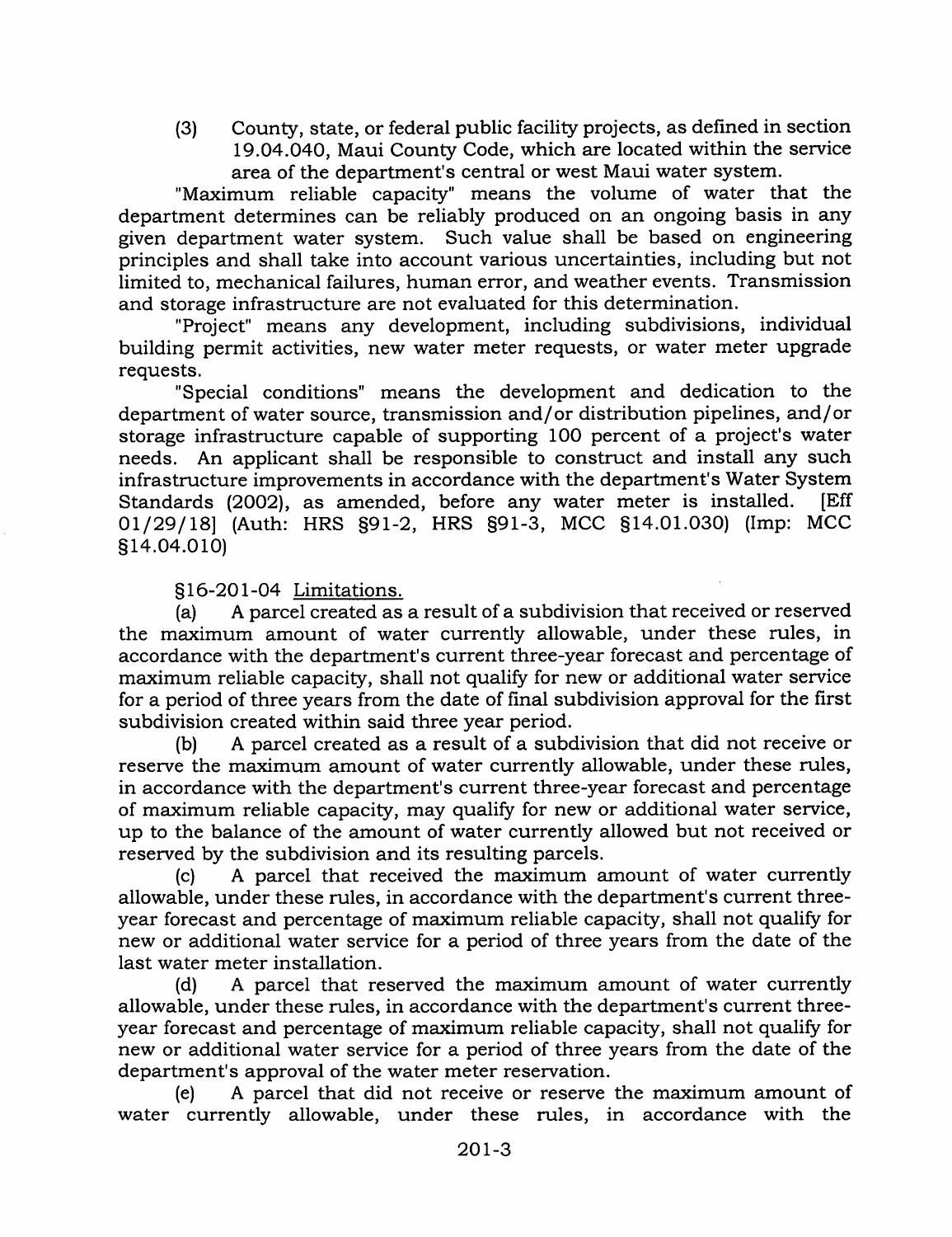department's current three-year forecast and percentage of maximum reliable capacity, may qualify for new or additional water service, up to the balance of the amount of water currently allowed but not received and reserved by said parcel. [Eff 01/29/18] (Auth: HRS §91-2, HRS §91-3, MCC §14.01.030) (Imp: MCC §14.01.020, MCC §14.04.010)

§16-201-05 Daily water usage. Calculations of daily water usage shall be based on the department's Water System Standards (2002), as amended, provided, however, for large lot subdivisions, as defined in section 18.16.270, Maui County Code, daily water usage may be based on the minimum requirement for one dwelling per lot. [Eff 01/29/18] (Auth: HRS §91-2, HRS §91-3, MCC §14.01.030) (Imp: MCC §14.01.020, MCC §14.04.010)

§16-201-06 Special conditions for water service. Where an extension of mains is necessary, where large quantities of water are required, or where a substantial investment by the department is necessary to provide water service to a project, an applicant will be informed by the department as to any special conditions and/or additional charges to be imposed for the water service, such that water can be delivered in adequate quantities and pressures for domestic<br>and irrigation uses under peak conditions, and for fire protection." [Eff and irrigation uses under peak conditions, and for fire protection." 01/29/18] (Auth: HRS §91-2, HRS §91-3, MCC §14.01.030) (Imp: MCC §14.04.010)

2. Chapter 201, "Rules Relating to Water Service", shall take effect ten days after filing with the Office of the County Clerk.

2016-1070 2018-01-29 Chapter 201 (Effective Date)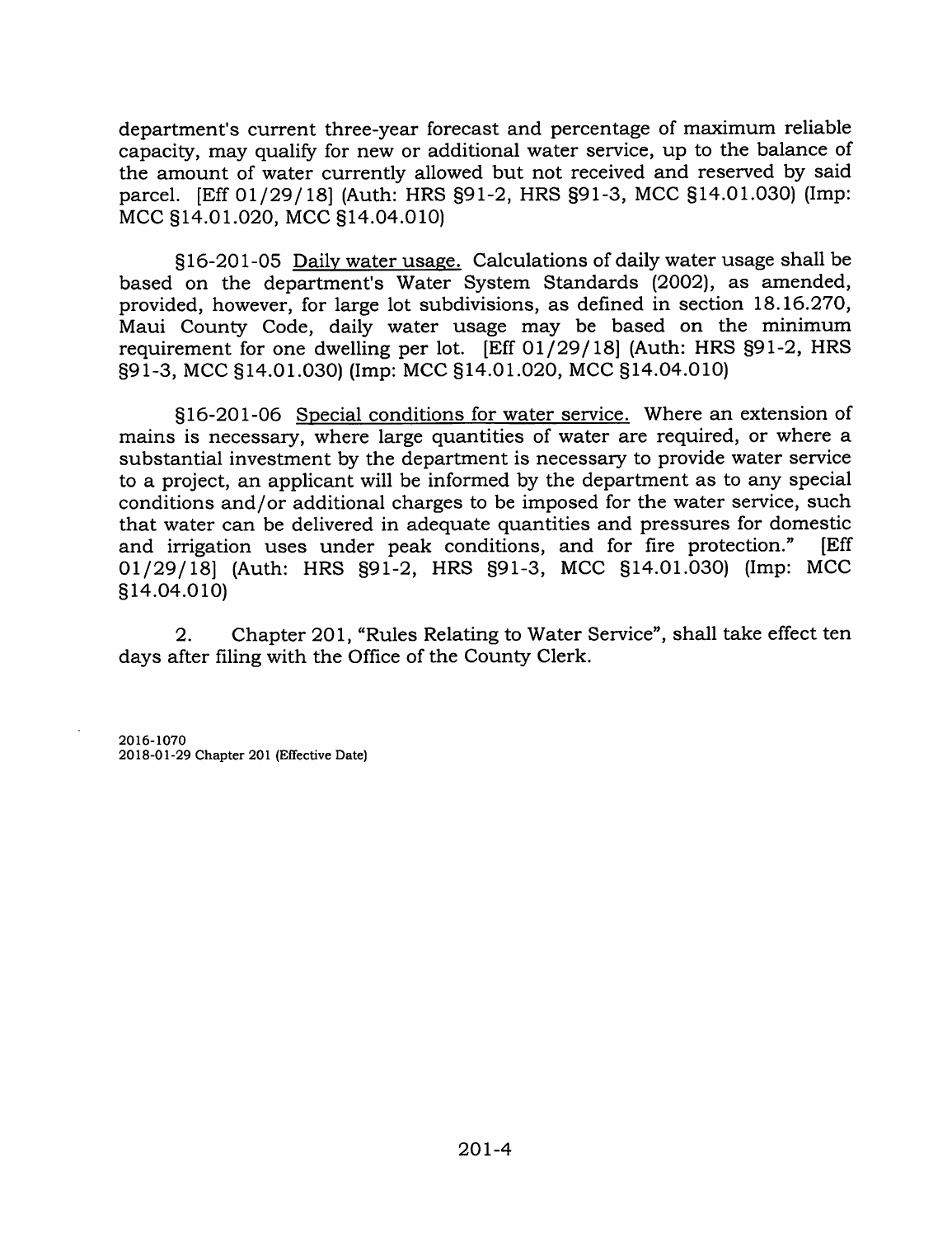Adopted this  $\frac{18r}{10}$  day of <u>January</u>, 2018, at Wailuku, Maui, Hawaii.

**B** 

GLADYS  $\mathcal{C}$ . BAISA Deputy Director Department of Water Supply

Approved this  $\mathcal{S}$  day of Jonary , 2018.

ALAN M. ARAKAWA Mayor, County of Maui

APPROVED AS TO FORM AND LEGALITY:

JENNIFSR M.P.E. OANA Deputy Corporation Counsel County of Maui

Received this  $19th$  day of January  $\lambda$ , 2018. leø nni Clerk, County of Ma